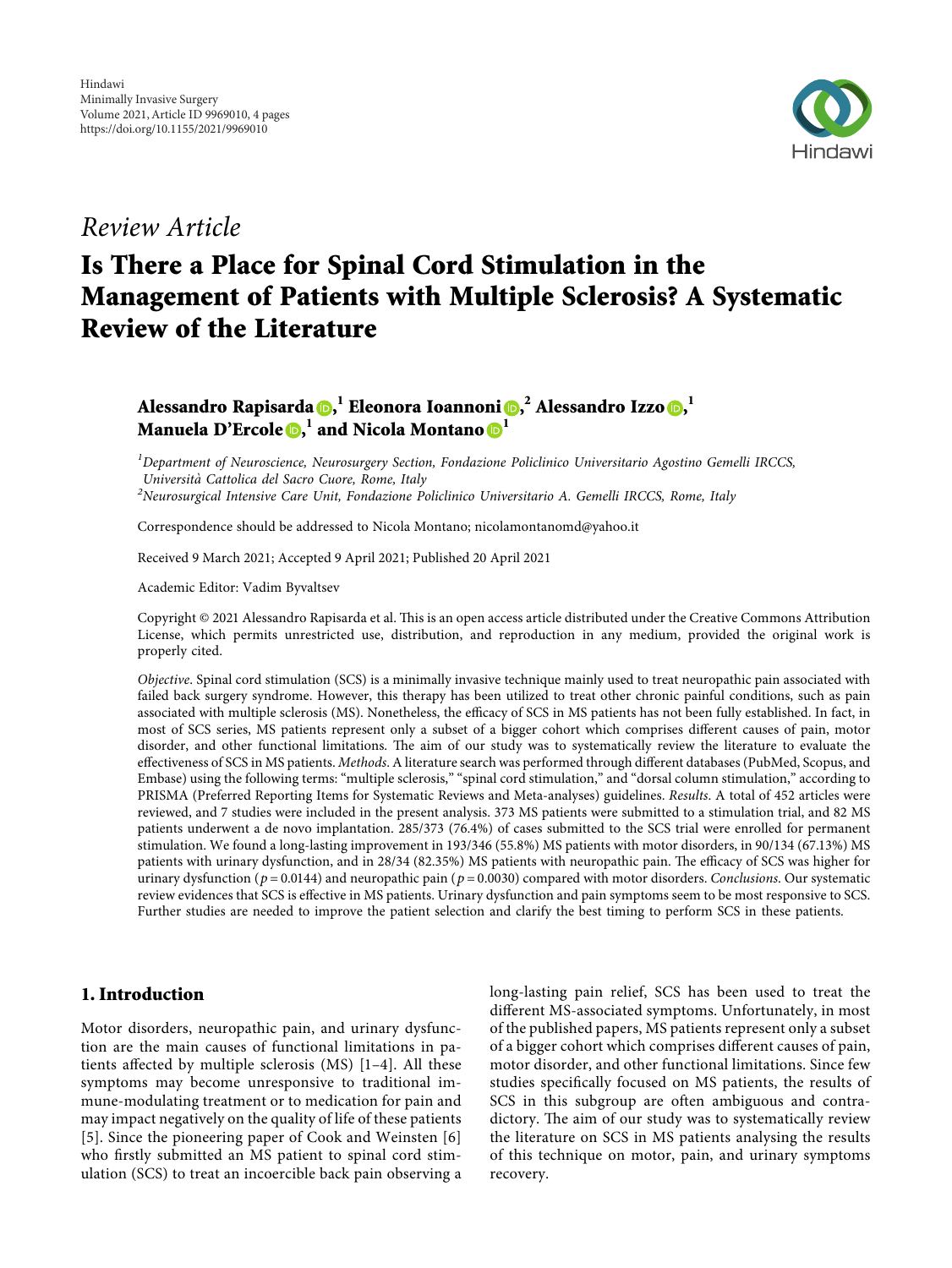# **2. Materials and Methods**

*2.1. Inclusion Criteria and Measurement of Outcomes.* This study was conducted in agreement with the PRISMA (Preferred Reporting Items for Systematic Reviews and Meta-analyses) guidelines statement [[7](#page-3-0)]. Three medical databases (PubMed, Scopus, and Embase) were screened for eligible scientific reports. The key words "multiple sclerosis," "spinal cord stimulation," and "dorsal column stimulation" were used in any possible combination. The last search was launched in June 2020. Two reviewers (A.R. and E.I.) independently screened the abstracts and the references list. Any difference was solved by consensus with a third senior author (N.M.). Studies were included if they met the following criteria: (1) English prospective or retrospective studies on SCS in MS patients, (2) series with more than 5 patients, and (3) series which clinical data, outcome, and follow-up (FU) were clearly reported for each patient. As outcome variables, motor function, pain, and urinary dysfunction were evaluated. We considered a patient improved for a specific function if the authors reported an improvement for that function regardless of the evaluation scale used.

*2.2. Statistical Analysis.* Statistical analyses were done using StatView version 5 software (SAS Institute Inc.). Statistical comparison of categorical variables was performed by *χ*2 statistic, using the Fisher's exact test. Differences were considered significant at *p* < 0.05.

# **3. Results**

A total of 452 articles were identified and reviewed (Figure [1](#page-2-0)). Finally, 7 studies were included in the present investigation (Table [1\)](#page-2-0) [\[8](#page-3-0)–[14](#page-3-0)]. Overall, there were 373 MS patients who were submitted to a SCS trial and 82 MS patients who underwent a de novo implantation. The mean age at implantation was  $44.25 \pm 0.75$  years, and the mean FU was  $44.40 \pm 25.00$  months. Out of the patients submitted to the SCS trial, 285/373 (76.4%) were enrolled for permanent stimulation. Overall, a long-lasting improvement (at latest available FU) was observed in 193 out of 346 (55.8%) MS patients with motor disorders, in 90 out of 134 (67.13%) MS patients with urinary dysfunction, and in 28 out of 34 (82.35%) MS patients with neuropathic pain. The efficacy of SCS was higher for urinary dysfunction ( $p = 0.0144$ ) and neuropathic pain ( $p = 0.0030$ ) compared with motor disorders (Table [2](#page-2-0)). These significant differences were confirmed in the subgroup of patients submitted to the SCS trial and then to the definitive implant (Table [2](#page-2-0)). In the subgroup of patients who underwent a de novo implantation (without the trial), a significant difference was maintained only for neuropathic pain (Table [2\)](#page-2-0).

## **4. Discussion**

MS is a chronic demyelinating disease determining a wide variety of neurological symptoms. MS has been reported as

the most common cause of neurological disability in young adults [[15\]](#page-3-0), and its onset typically occurs between 20 and 40 years. The incidence in the female sex has been reported from two to three times higher than the male sex. The current incidence in Western Europe ranges between 2/ 100000/years and 18.2/100000/years [\[16\]](#page-3-0) and is constantly increasing. MS has been categorized into four distinct clinical subtypes: relapsing-remitting, secondary-progressive, primary progressive, and progressive relapsing [[17\]](#page-3-0). However, all types of MS show a neuroaxonal dysfunction determining, among the others, weakness, visual impairment, bladder dysfunction, sensory impairment, fatigue, spasticity of the extremities, trigeminal neuralgia, and neuropathic pain, which is found in approximately 50% of MS patients  $[18–20]$ . These symptoms may become unresponsive to the medical management and may significantly worsen the quality of life of these patients [[2, 5, 21](#page-3-0)]. SCS is a minimally invasive technique mainly used to treat the neuropathic pain associated with the failed back surgery syndrome and other neuropathic painful conditions. Effectiveness of SCS in MS patients has been thoroughly debated in literature without a definitive conclusion. No clear indication exists on which patients can benefit from SCS and on the best timing to perform this procedure in the history of these patients. This is probably because MS patients were included in SCS series only as a subgroup of a bigger cohort of patients. The aim of our systematic review was to analyse the results of SCS in MS patients on motor function, urinary dysfunction, and neuropathic pain taking into account only articles reporting MS patients in which the results were clearly presented. We found that SCS may improve all these symptoms in more than 50% of cases and that SCS showed a significantly higher efficacy for urinary symptoms and neuropathic pain compared with motor disorders. SCS has the great advantage of being a neuromodulation procedure that is nondestructive and reversible. The main shortcoming in MS patients was the noncompatibility of the previous SCS devices with magnetic resonance imaging (MRI) which prevented the regular follow-up of the disease. However, in the last few years, the improvement of technology overcame this problem because of the development of MRI-compatible systems [[21](#page-3-0)]. Moreover new stimulation paradigms, such as the high frequency paradigm, could play a role in the management of MS patients [[22](#page-3-0)]. Thus, in our opinion, SCS may represent a valid option for MS patients whose symptoms are not controlled by medications. Moreover, a better selection of cases (patients who mainly complain of neuropathic pain and urinary dysfunction) and the implementation of a stimulation trial before the definitive implantation may help in increasing the number of patients responding to this treatment, as we demonstrated in this systematic review. The most frequent SCS complications comprise system malfunctioning or breakage, wound or system infections, and epidural hematoma. However, from an initial rate of 65% of the implanted patients [[9\]](#page-3-0), these events became less frequent subsequently [[14](#page-3-0)] probably due to the evolution of the implant technique.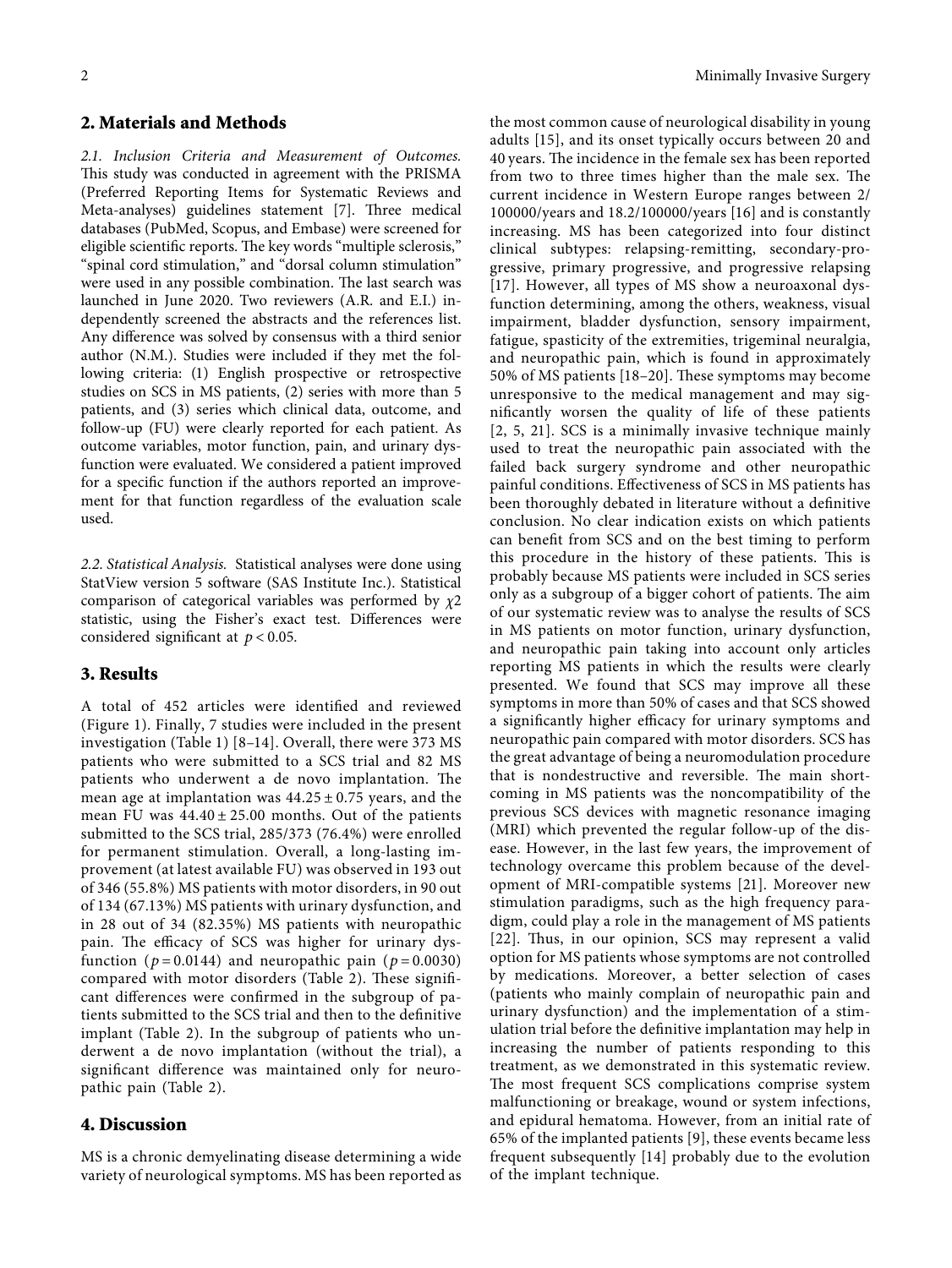<span id="page-2-0"></span>

Figure 1: Flowchart of study selection.

TABLE 1: Studies included in the pooled statistical analysis.

| Author/year                  | Patients submitted to<br>stimulation trial | Patients with a definitive<br>implant | Type of the study | Follow-up<br>(months) |
|------------------------------|--------------------------------------------|---------------------------------------|-------------------|-----------------------|
| Rosen and Barsoum (1979) [8] |                                            |                                       | Retrospective     | $6 - 37$              |
| Young and Goodman (1979) [9] | 23                                         | 20                                    | Retrospective     | 32                    |
| Illis et al. (1980) [10]     | 19                                         | 10                                    | Retrospective     | 24                    |
| Sigfried et al. (1981) [11]  | 111                                        | 37                                    | Retrospective     | $12 - 70$             |
| Cook et al. (1981) [12]      | 192                                        | $204$ (192 posttrial + 12 de novo)    | Retrospective     | 12                    |
| Waltz et al. (1987) [13]     | None                                       | 91 (de novo)                          | Retrospective     | $6 - 120$             |
| Kumar et al. (2006) [14]     | 19                                         |                                       | Retrospective     | 97.6                  |

Table 2: Number of MS patients improved after SCS according to the evaluated function.

| Function                                           | Improvement (yes/no) |              |  |  |
|----------------------------------------------------|----------------------|--------------|--|--|
| All patients                                       |                      |              |  |  |
| Motor disorders                                    | 193/153              |              |  |  |
| Urinary dysfunction                                | 90/44                | $p = 0.0144$ |  |  |
| Neuropathic pain                                   | 28/6                 | $p = 0.0030$ |  |  |
| Patients submitted to the trial and then implanted |                      |              |  |  |
| Motor disorders                                    | 158/121              |              |  |  |
| Urinary dysfunction                                | 40/17                | $p = 0.038$  |  |  |
| Neuropathic pain                                   | 15/4                 | $p = 0.044$  |  |  |
| Patients with de novo implantation                 |                      |              |  |  |
| Motor disorders                                    | 35/32                |              |  |  |
| Urinary dysfunction                                | 50/27                | n.s          |  |  |
| Neuropathic pain                                   | 13/2                 | $= 0.0126$   |  |  |

*4.1. Limitations.* Our study has some limitations due to the retrospective nature of data and the different evaluation scales used among the different articles. This did not allow further subgroup analyses (different MS types, different motor and urinary symptoms, and different pain locations).

#### **5. Conclusions**

The results of this systematic review suggest that SCS is effective in MS patients. Neuropathic pain and urinary dysfunction are significantly improved after SCS compared with motor disorders. Moreover, a proper stimulation trial is useful in increasing the number of patients responding to this treatment. Further studies with longer FU are needed to improve the patient selection, clarify the best timing to perform SCS in these patients, and better understand the potential loss of effectiveness of SCS over time.

#### **Data Availability**

The data used to support the findings of the study are available from the corresponding author upon request.

#### **Ethical Approval**

All procedures performed in studies involving human participants were in accordance with the ethical standards and with the 1964 Helsinki Declaration and its later amendments or comparable ethical standards.